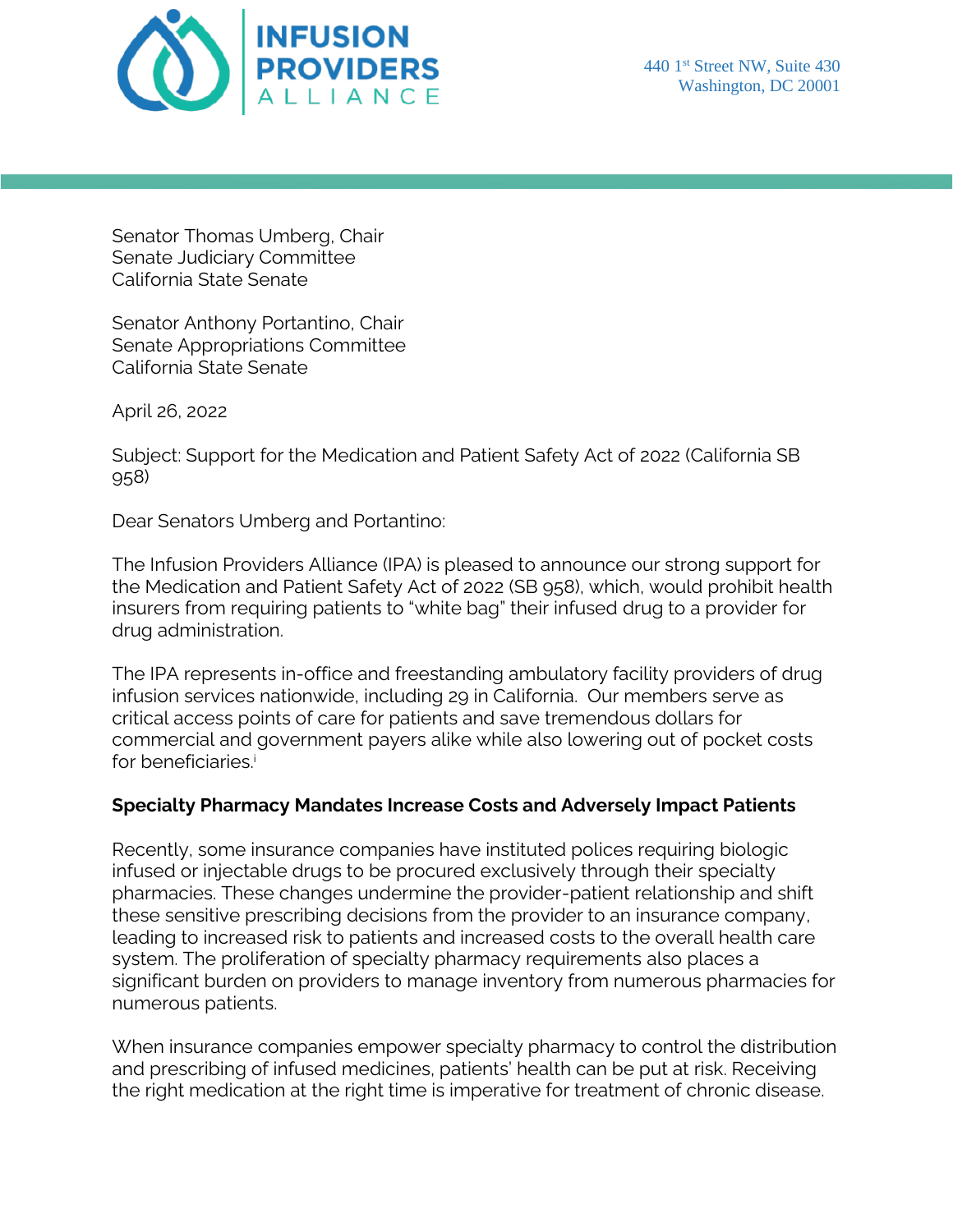Yet specialty pharmacies often do not provide the appropriate inventory to providers, harming their ability to ensure administration of the proper medication if a patient misses an appointment or if their prescribed dosage changes. Such a system only results in unnecessary wastage as medications cannot be reused, requiring the infusion center or provider office to procure a new drug, which can result in lapses in treatment. Delays in treatment cause serious health implications for patients.

## **White and Brown Bagging**

Some insurance plans also insert specialty pharmacy via "white bagging," or distribution of patient-specific medication from a specialty pharmacy to the provider's office, and "brown bagging," or distribution of a medication directly to the patient (who takes the drug to a physician office for administration). These distribution channels can increase cost due to wastage because complex medications often require therapy modification before administration, but when a product has been previously dispensed, the medication cannot be repurposed for a different patient and must be discarded *(1).* Moreover, given that many of these products require very specific handling instructions (e.g., cold chain only) product integrity and chain of custody would be called into question.

In-office provider infusion centers can help reduce healthcare costs while improving patient experience and health outcomes without the need for a specialty pharmacy mandate. These care sites have been documented to be at least 50% lower cost than a hospital setting while maintaining the same quality standards and health outcomes *(2).* Furthermore, infusion centers improve patient experience and access compared to other alternatives such as in-home and can save overall healthcare costs by deterring adverse events and costs associated with patients failing to remain adherent to their prescriptions *(3).*

The Medication and Patient Safety Act of 2022 [\(California SB 958\)](https://r20.rs6.net/tn.jsp?f=001CTqXJNaSm-iZ7J7D6iPtzd75ulcnbRgKDX2QFM1gM_qq-OiPO9smQGg-MATp8DUV0r_08Kw0RK6A9gMPtXOvYokdNf4bGasHiitAZZWNX4M8WbjPag1xBSJ-2kRDBTcsMT_HkwBpNRheJSixE4n-RRw7298MwZua8wb7T-1ukM-t12pwtqWx-GL3HmYDPeAD3ujkZzDJa-Y3oakAwLqe6cc9m3lgVoFwfyaDgpw_QvOouz2s0FnFh7q6LUw1kfF_&c=om--3cdl_L7Fv-sPMt4Q1dg2WJm6YiPmZ7sofzeo3DC1gpV9ARRwYQ==&ch=_PxYASNWIVR0Q8ALrj6cYxDn1g4h8Tj7QS0OSimUSR5PvEz3o3OeIw==) would appropriately regulate insurance companies by prohibiting "… a health care service plan or health insurer…from arranging for or requiring a vendor to dispense an infused or injected medication directly to a patient with the intent that the patient will transport the medication to a health care provider for administration." The bill would also prohibit a health plan from requiring to arrange for an infused medication to be administered in an enrollee's or insured's home as a condition of coverage.

On behalf of California patients and physicians who rely on their own decisions rather than an insurer to determine infusion drug distribution, we ask that the Senate Committees on Judiciary and Appropriations join their colleagues from the Senate Health Committee (which approved the bill unanimously on April  $7<sup>th</sup>$ ) in passing SB 958 and sending it on to Governor Newsome for his signature.

Sincerely,